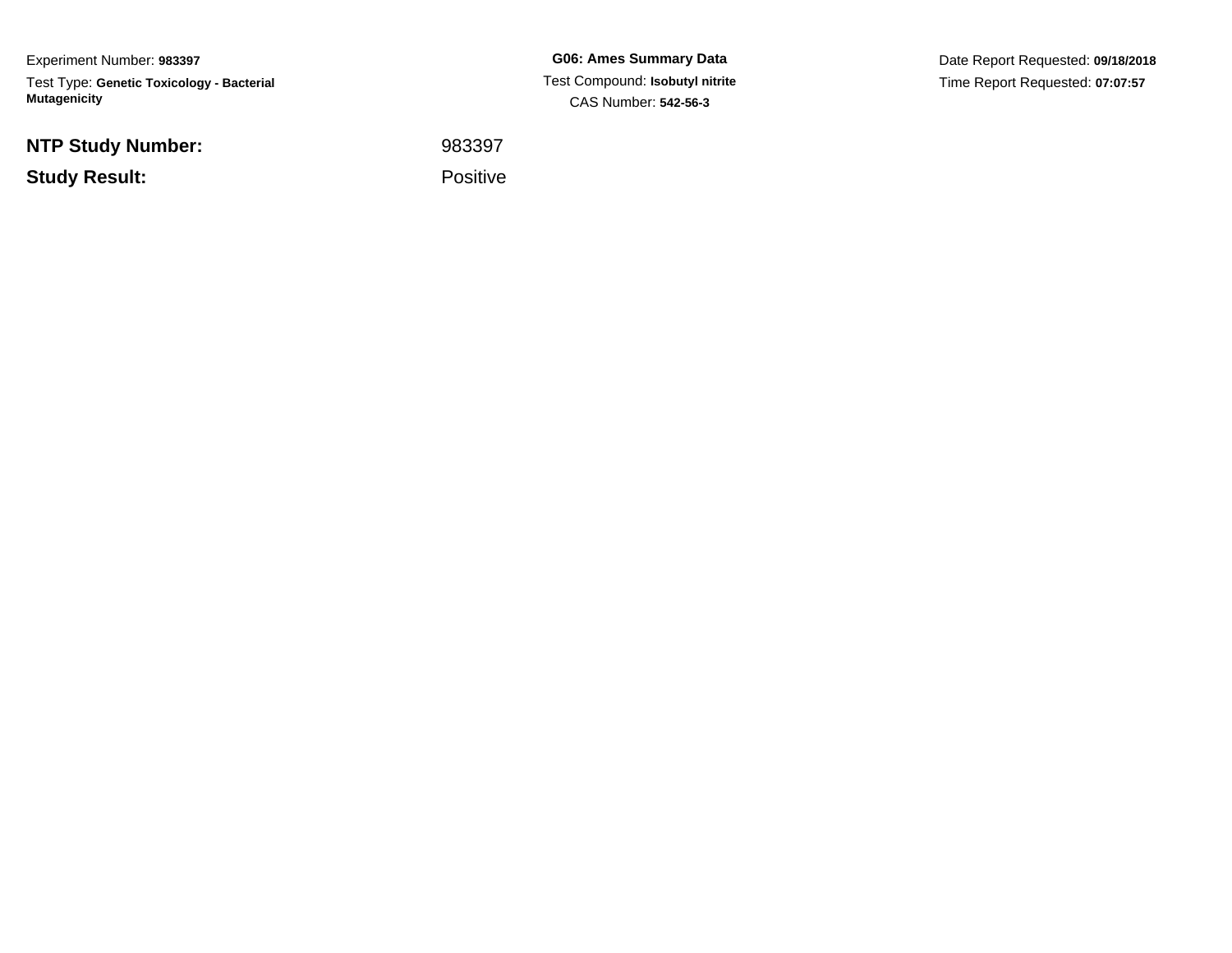Experiment Number: **983397**

Test Type: **Genetic Toxicology - Bacterial Mutagenicity**

## **G06: Ames Summary Data** Test Compound: **Isobutyl nitrite**CAS Number: **542-56-3**

Date Report Requested: **09/18/2018**Time Report Requested: **07:07:57**

| Strain: TA100               |                        |                        |                        |                        |  |
|-----------------------------|------------------------|------------------------|------------------------|------------------------|--|
| <b>Without S9</b>           | <b>With 30% Rat S9</b> | <b>With 30% Rat S9</b> | <b>With 30% Rat S9</b> | <b>With 30% Rat S9</b> |  |
| $103 \pm 1.5$               | $150 \pm 11.0$         | $98 \pm 8.2$           | $110 \pm 7.2$          | $126 \pm 5.2$          |  |
| $105 \pm 1.2$               | $122 \pm 4.2$          | $116 \pm 3.0$          |                        | $149 \pm 10.5$         |  |
| $105 \pm 5.0$               | $159 \pm 8.3$          | $120 \pm 2.7$          | $119 \pm 1.5$          | $144 \pm 11.7$         |  |
| $110 \pm 6.7$               | $164 \pm 7.5$          | $151 \pm 17.3$         |                        | $140 \pm 2.1$          |  |
|                             |                        |                        | $175 \pm 3.4$          |                        |  |
|                             |                        |                        |                        | $193 \pm 0.9$          |  |
| $133 \pm 2.7^s$             | $246 \pm 13.2$         | $217 \pm 33.0$         | $231 \pm 13.6$         | $217 \pm 7.8$          |  |
|                             |                        |                        | $169 \pm 6.4^s$        |                        |  |
|                             |                        |                        | $132 \pm 3.4^s$        |                        |  |
| $136 \pm 15.9$ <sup>s</sup> | $180 \pm 13.8^s$       | $126 \pm 4.0^s$        |                        |                        |  |
| Negative                    | Equivocal              | <b>Weakly Positive</b> | Positive               | <b>Weakly Positive</b> |  |
| $328 \pm 10.4$              |                        |                        |                        |                        |  |
|                             |                        |                        |                        |                        |  |
|                             | $1243 \pm 45.4$        | $1392 \pm 75.3$        | $1951 \pm 52.8$        | $812 \pm 7.9$          |  |
|                             |                        |                        |                        |                        |  |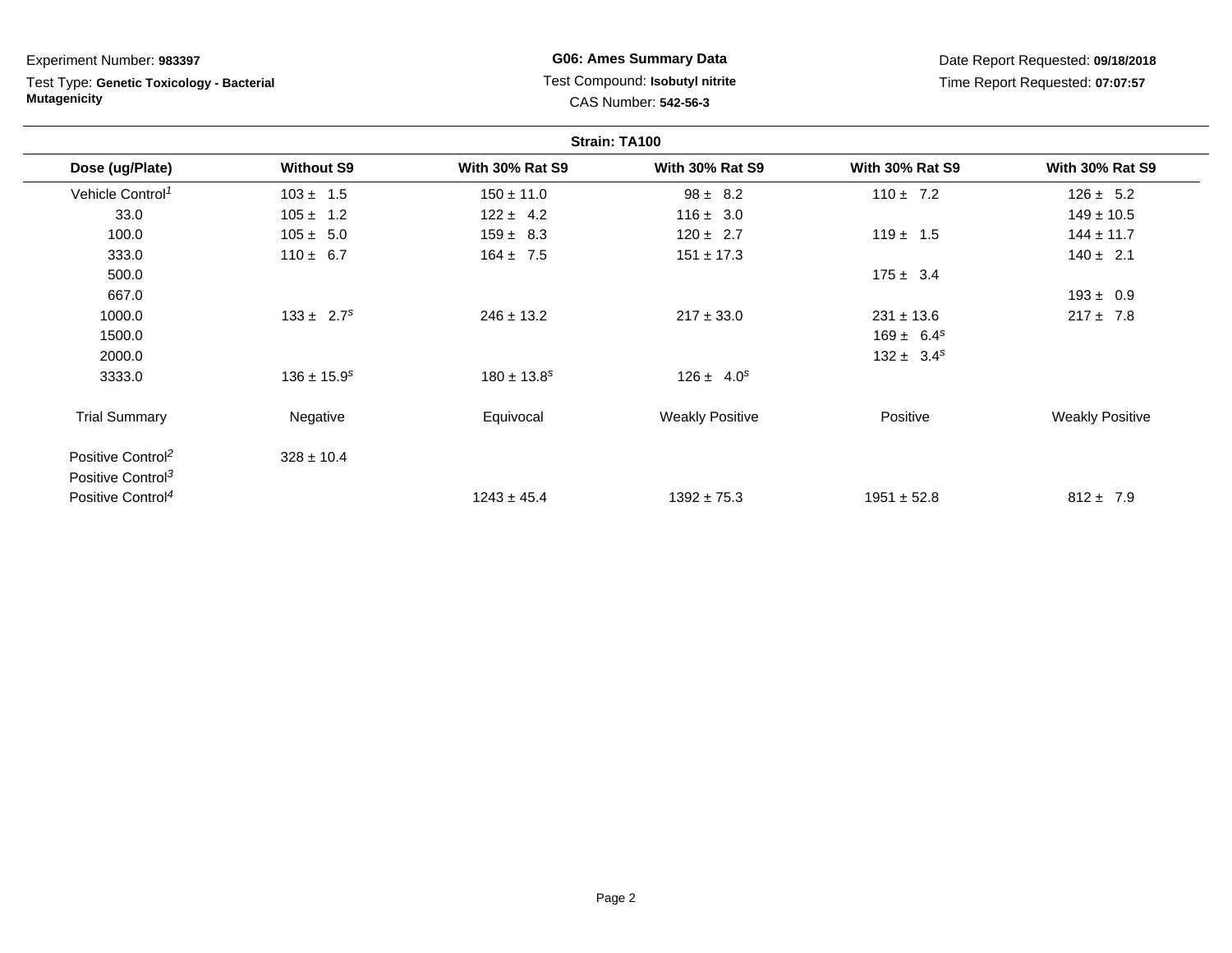Experiment Number: **983397**

Test Type: **Genetic Toxicology - Bacterial Mutagenicity**

## **G06: Ames Summary Data** Test Compound: **Isobutyl nitrite**CAS Number: **542-56-3**

Date Report Requested: **09/18/2018**Time Report Requested: **07:07:57**

| Strain: TA100                 |                        |                        |                        |                     |                     |
|-------------------------------|------------------------|------------------------|------------------------|---------------------|---------------------|
| Dose (ug/Plate)               | <b>With 30% Rat S9</b> | With 30% Hamster S9    | With 30% Hamster S9    | With 30% Hamster S9 | With 30% Hamster S9 |
| Vehicle Control <sup>1</sup>  | $101 \pm 3.2$          | $130 \pm 5.5$          | $100 \pm 5.5$          | $115 \pm 3.3$       | $136 \pm 3.8$       |
| 33.0                          |                        | $131 \pm 7.3$          | $92 \pm 1.9$           |                     | $129 \pm 5.4$       |
| 100.0                         | $101 \pm 6.6$          | $140 \pm 5.6$          | $106 \pm 3.8$          | $116 \pm 8.5$       | $146 \pm 7.4$       |
| 333.0                         | $167 \pm 7.3$          | $154 \pm 11.3$         | $116 \pm 3.8$          |                     |                     |
| 500.0                         |                        |                        |                        | $128 \pm 3.2$       | $145 \pm 4.7$       |
| 667.0                         | $196 \pm 4.9$          |                        |                        |                     |                     |
| 1000.0                        | $274 \pm 3.3$          | $242 \pm 3.1$          | $203 \pm 16.2$         | $184 \pm 16.6$      | $186 \pm 9.0$       |
| 1500.0                        | $160 \pm 21.0^s$       |                        |                        | $290 \pm 18.5$      | $171 \pm 10.4^s$    |
| 2000.0                        |                        |                        |                        | $184 \pm 13.0^s$    |                     |
| 3333.0                        |                        | $171 \pm 5.4^s$        | $169 \pm 11.6^s$       |                     |                     |
| <b>Trial Summary</b>          | Positive               | <b>Weakly Positive</b> | <b>Weakly Positive</b> | Positive            | Equivocal           |
| Positive Control <sup>2</sup> |                        |                        |                        |                     |                     |
| Positive Control <sup>3</sup> |                        | $827 \pm 31.2$         | $1035 \pm 47.9$        | $441 \pm 13.9$      | $438 \pm 13.3$      |
| Positive Control <sup>4</sup> | $1369 \pm 63.2$        |                        |                        |                     |                     |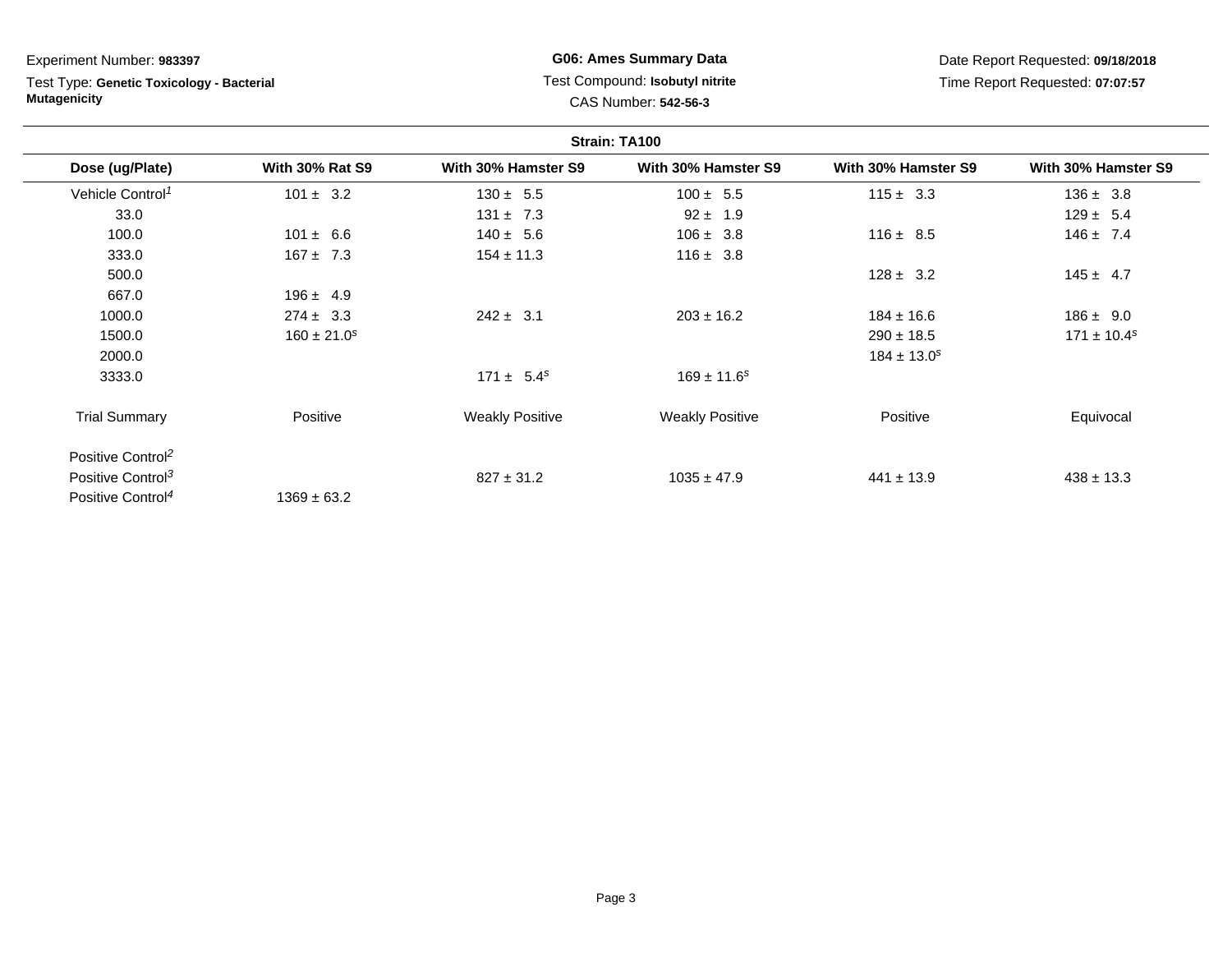### Experiment Number: **983397**

Test Type: **Genetic Toxicology - Bacterial Mutagenicity**

#### **Strain: TA100**

| Dose (ug/Plate)               | With 30% Hamster S9 |  |
|-------------------------------|---------------------|--|
| Vehicle Control <sup>1</sup>  | $108 \pm 3.7$       |  |
| 33.0                          |                     |  |
| 100.0                         | $99 \pm 4.5$        |  |
| 333.0                         | $107 \pm 1.5$       |  |
| 500.0                         |                     |  |
| 667.0                         | $169 \pm 10.7$      |  |
| 1000.0                        | $249 \pm 18.2$      |  |
| 1500.0                        | $211 \pm 3.9^s$     |  |
| 2000.0                        |                     |  |
| 3333.0                        |                     |  |
| <b>Trial Summary</b>          | Positive            |  |
| Positive Control <sup>2</sup> |                     |  |
| Positive Control <sup>3</sup> | $502 \pm 6.7$       |  |
| Positive Control <sup>4</sup> |                     |  |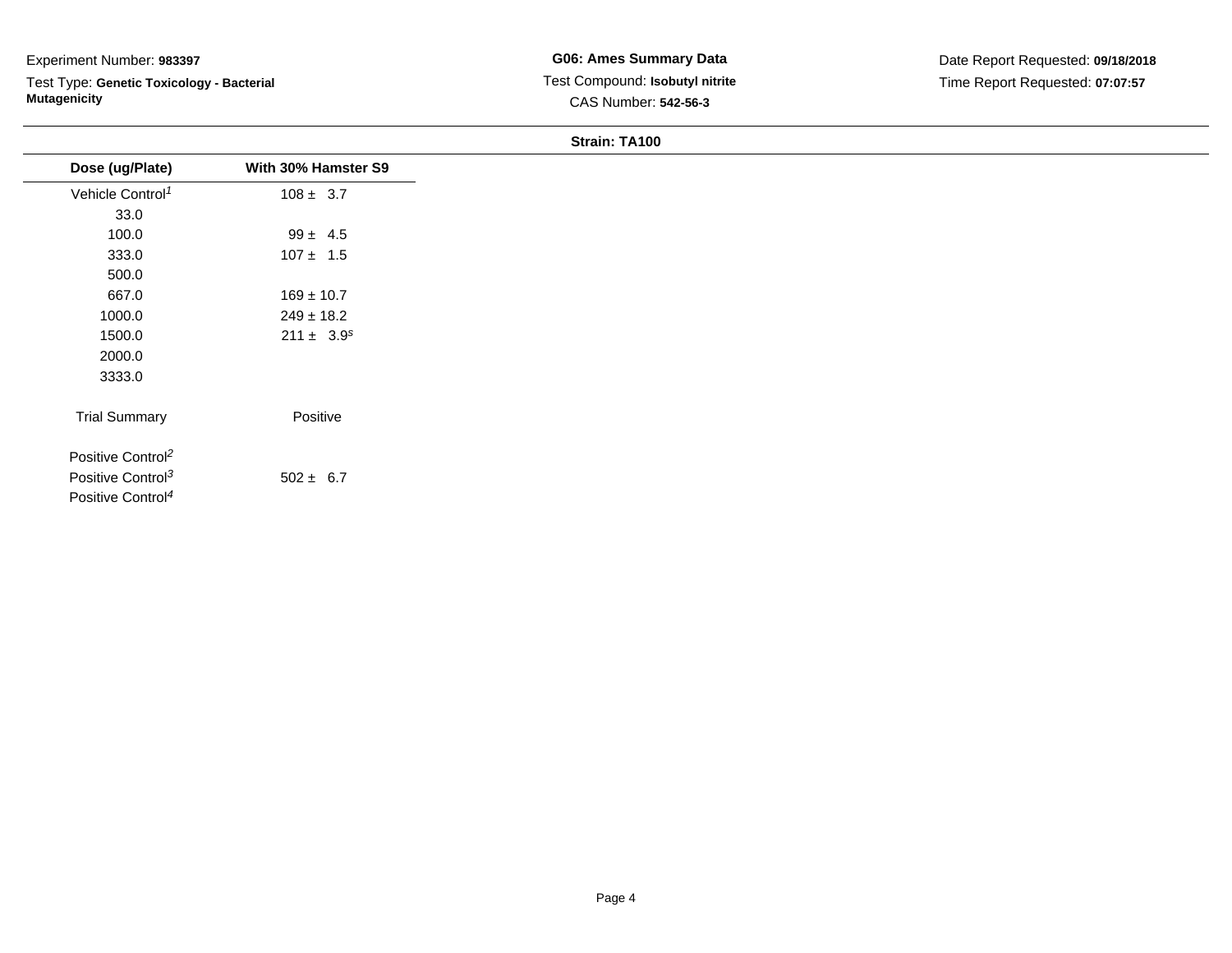| Experiment Number: 983397<br>Test Type: Genetic Toxicology - Bacterial<br><b>Mutagenicity</b> |                        | <b>G06: Ames Summary Data</b><br>Test Compound: Isobutyl nitrite<br>CAS Number: 542-56-3 |                     | Date Report Requested: 09/18/2018<br>Time Report Requested: 07:07:57 |  |
|-----------------------------------------------------------------------------------------------|------------------------|------------------------------------------------------------------------------------------|---------------------|----------------------------------------------------------------------|--|
|                                                                                               |                        |                                                                                          |                     |                                                                      |  |
| Dose (ug/Plate)                                                                               | <b>With 30% Rat S9</b> | <b>With 30% Rat S9</b>                                                                   | With 30% Hamster S9 | With 30% Hamster S9                                                  |  |
| Vehicle Control <sup>1</sup>                                                                  | $21 \pm 2.0$           | $14 \pm 0.9$                                                                             | $20 \pm 1.9$        | $9 \pm 1.9$                                                          |  |
| 33.0                                                                                          | $17 \pm 3.0$           |                                                                                          | $16 \pm 1.5$        |                                                                      |  |
| 100.0                                                                                         | $16 \pm 1.2$           | $14 \pm 1.5$                                                                             | $16 \pm 0.7$        | $12 \pm 1.8$                                                         |  |
| 333.0                                                                                         | $26 \pm 1.7$           | $22 \pm 1.2$                                                                             |                     | $19 \pm 1.5$                                                         |  |
| 500.0                                                                                         |                        |                                                                                          | $22 \pm 1.7$        |                                                                      |  |
| 667.0                                                                                         | $35 \pm 2.7$           | $37 \pm 5.4$                                                                             |                     | $30 \pm 2.9$                                                         |  |
| 1000.0                                                                                        | $45 \pm 4.2$           | $58 \pm 4.9$                                                                             | $53 \pm 12.6$       | $38 \pm 3.8$                                                         |  |
| 1500.0                                                                                        |                        | $49 \pm 2.9^{s}$                                                                         | $69 \pm 6.1^s$      | $70 \pm 6.7$ <sup>s</sup>                                            |  |
| <b>Trial Summary</b>                                                                          | <b>Weakly Positive</b> | Positive                                                                                 | Positive            | Positive                                                             |  |
| Positive Control <sup>3</sup>                                                                 |                        |                                                                                          | $170 \pm 7.6$       | $122 \pm 5.0$                                                        |  |
| Positive Control <sup>4</sup>                                                                 | $116 \pm 9.0$          | $263 \pm 15.6$                                                                           |                     |                                                                      |  |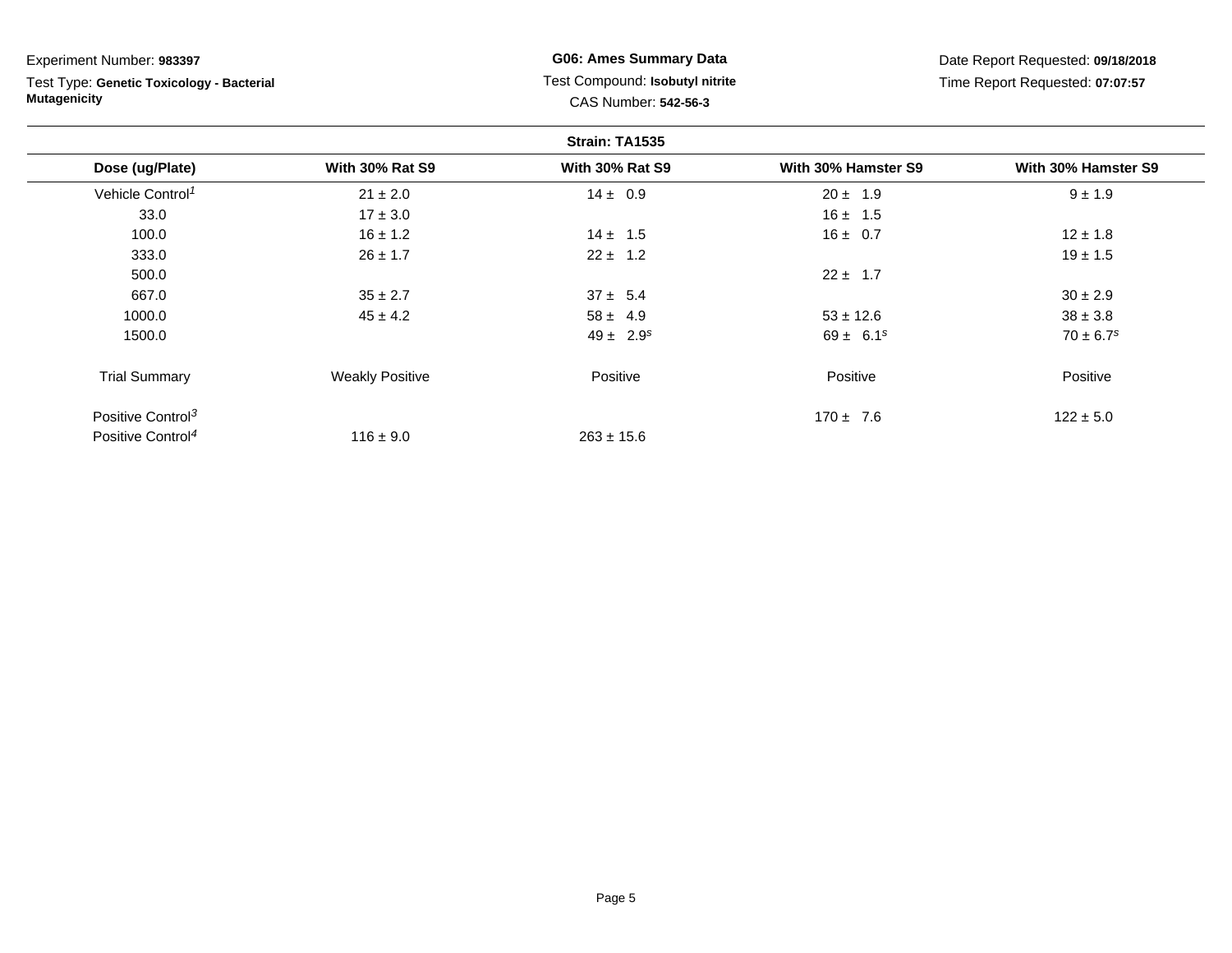| Experiment Number: 983397                 | <b>G06: Ames Summary Data</b>   |                        | Date Report Requested: 09/18/2018<br>Time Report Requested: 07:07:57 |  |
|-------------------------------------------|---------------------------------|------------------------|----------------------------------------------------------------------|--|
| Test Type: Genetic Toxicology - Bacterial | Test Compound: Isobutyl nitrite |                        |                                                                      |  |
| <b>Mutagenicity</b>                       |                                 | CAS Number: 542-56-3   |                                                                      |  |
|                                           |                                 | <b>Strain: TA98</b>    |                                                                      |  |
| Dose (ug/Plate)                           | <b>Without S9</b>               | <b>With 30% Rat S9</b> | With 30% Hamster S9                                                  |  |
| Vehicle Control <sup>1</sup>              | $18 \pm 2.0$                    | $31 \pm 1.2$           | $34 \pm 2.2$                                                         |  |
| 33.0                                      | $21 \pm 1.5$                    | $31 \pm 3.2$           | $29 \pm 0.9$                                                         |  |
| 100.0                                     | $15 \pm 1.9$                    | $32 \pm 4.7$           | $30 \pm 2.1$                                                         |  |
| 333.0                                     | $19 \pm 4.0$                    | $32 \pm 4.9$           | $37 \pm 1.0$                                                         |  |
| 1000.0                                    | $15 \pm 0.6^s$                  | $44 \pm 2.8$           | $43 \pm 5.0$                                                         |  |
| 3333.0                                    | $8 \pm 0.3^s$                   | $27 \pm 4.2^s$         | $21 \pm 2.8^s$                                                       |  |
| <b>Trial Summary</b>                      | Negative                        | Negative               | Negative                                                             |  |
| Positive Control <sup>5</sup>             |                                 |                        | $169 \pm 10.4$                                                       |  |
| Positive Control <sup>3</sup>             |                                 | $412 \pm 6.8$          |                                                                      |  |
| Positive Control <sup>6</sup>             | $321 \pm 22.4$                  |                        |                                                                      |  |

Page 6